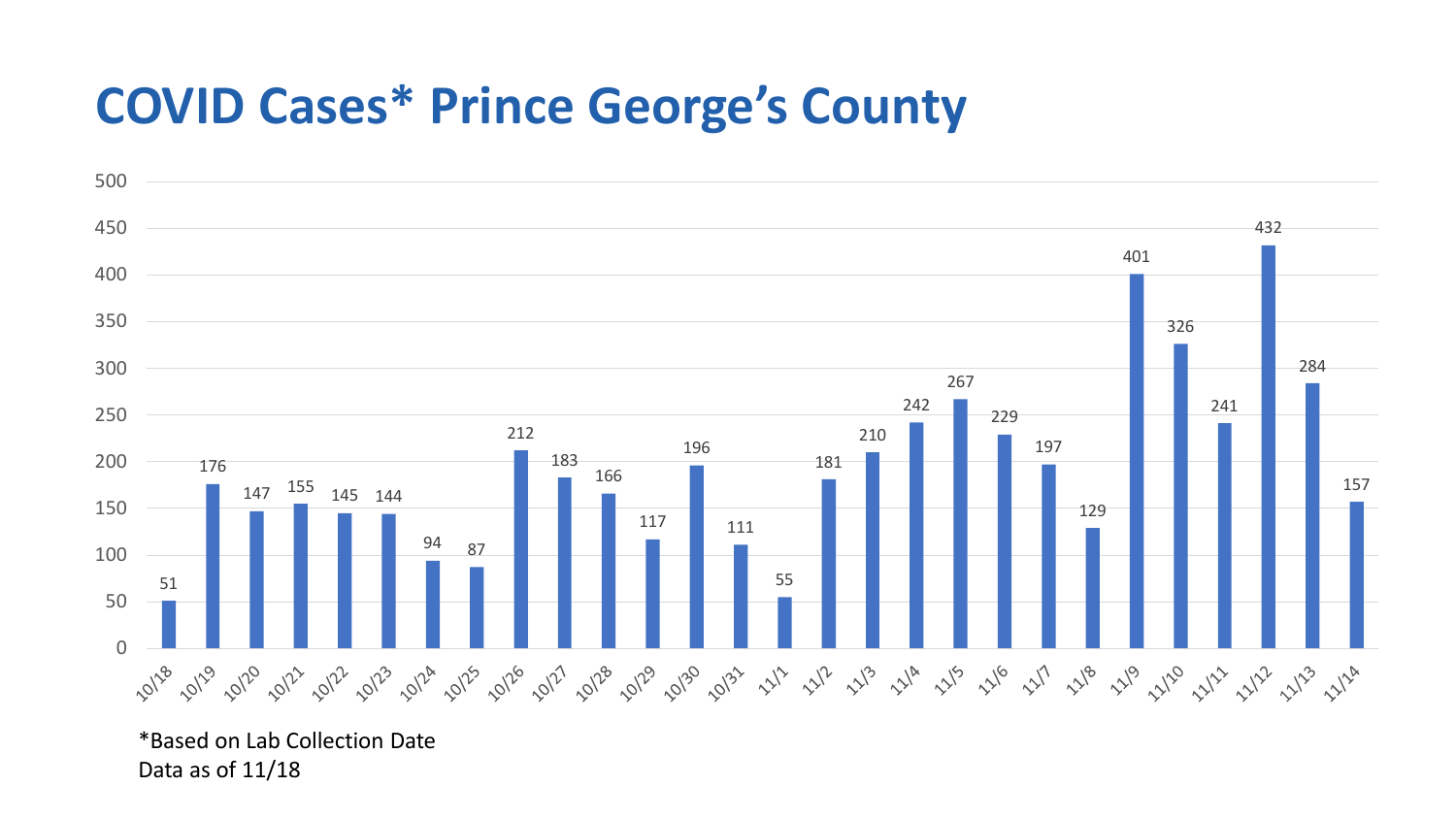## **COVID Average Daily Case Rate\* (last 14 days)**

**Prince George's County Average New Cases per 100,000 population**



\*Based on Lab Collection Date Data as of 11/18